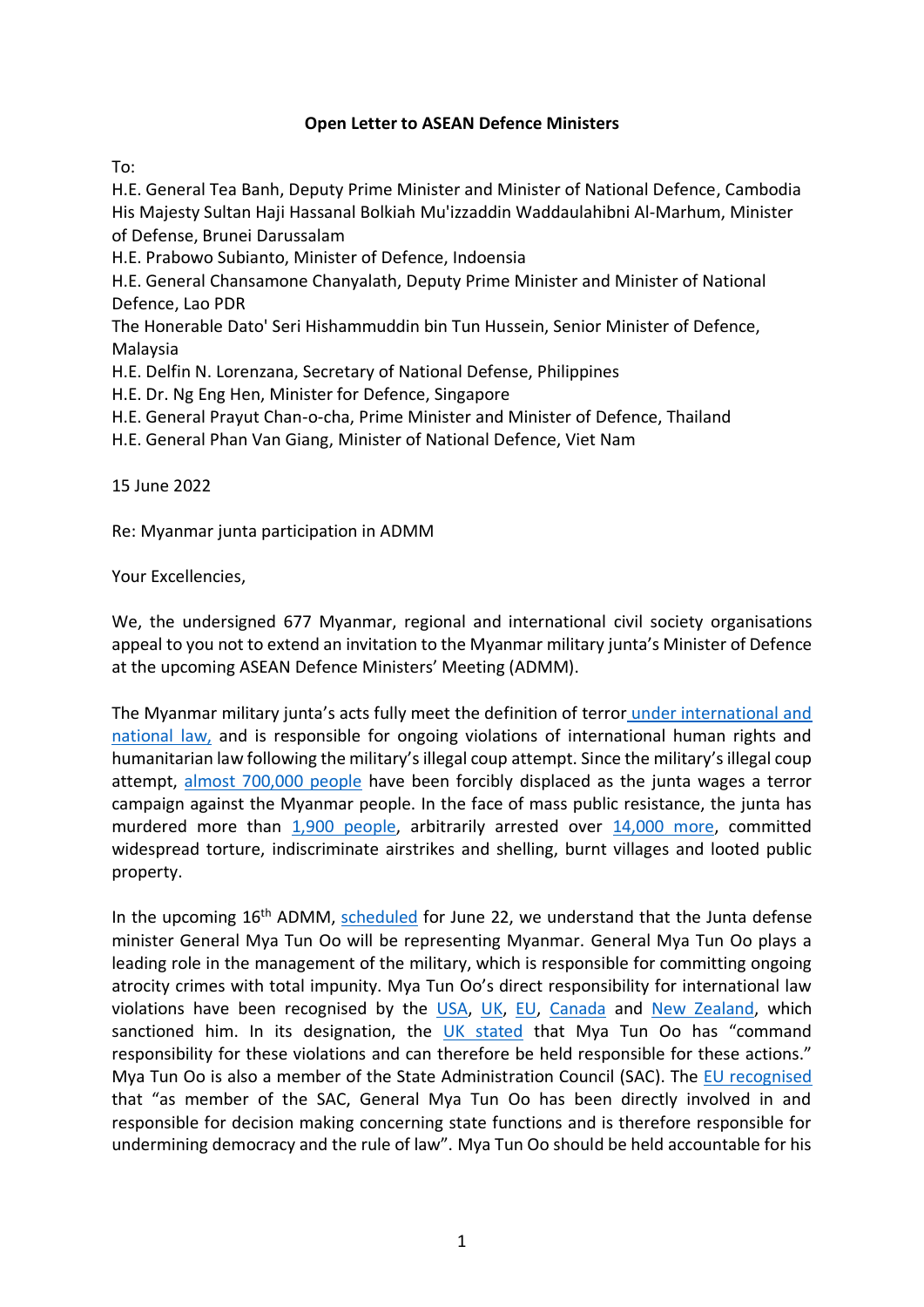role in the military's attempted coup and the junta's atrocity crimes, and not rewarded through participation in ADMM.

We welcome ASEAN's exclusion of Senior General Min Aung Hlaing from the 2021 ASEAN Summit, and the exclusion of the junta foreign minister Wunna Maung Lwin from the 2022 Foreign Ministers' Retreat. However, we note with concern that ADMM has invited the junta to participate in meetings, including at the ministerial level since its illegal coup attempt, which is inconsistent with decisions made by ASEAN to not invite General Min Aung Hlaing and Wunna Maung Lwin. ADMM's [engagement with the junta,](https://www.justiceformyanmar.org/stories/aseans-complicity-in-the-myanmar-militarys-atrocity-crimes) which has included military exercises, may likely amount to the aiding and abetting of the junta's war crimes and crimes against humanity.

It is imperative that ASEAN does not award legitimacy to the Myanmar military junta, upholds its own charter and respects international human rights and humanitarian law by excluding the junta from ADMM. In allowing the junta to participate in ADMM, ASEAN is further risking complicity in the junta's atrocity crimes by providing support and legitimacy to the military and emboldening a military that is waging a nationwide campaign of terror.

We appeal to you as ASEAN defence ministers to disinvite Mya Tun Oo from the 16<sup>th</sup> ADMM and all future meetings. Engage with the National Unity Government as the legitimate government of Myanmar, and work to resolve the crisis in Myanmar.

## *For any further inquiries, please contact:*

Khin Ohmar, Progressive Voice, [info@progressive-voice.org](mailto:info@progressive-voice.org) Debbie Stothard, ALTSEAN-Burma, [debbie@altsean.org](mailto:debbie@altsean.org) Salai Za Uk Ling, Chin Human Rights Organization, [zauk@chinhumanrights.org](mailto:zauk@chinhumanrights.org)

## **List of Signatories**

*List of signatories below include the following 299 Myanmar, regional and international organisations and 378 Myanmar civil society organisations that have chosen not to disclose their names.*

## **Signed by:**

- 1. "Do" farmer Organization
- 2. 8888 Generation (New Zealand)
- 3. 8888 New Generation (Mohnyin)
- 4. Action Against Myanmar Military Coup (Sydney)
- 5. Action Committee for Democracy Development
- 6. Active Youths (Kalaymyo)
- 7. Ah Nah podcast- Conversation with Myanmar
- 8. Ah. La. Ka (12) Hta Khwe, Primary Education Student Union
- 9. All Arakan Students and Youths' Congress
- 10. All Burma Democratic Face in New Zealand
- 11. All Burma Student Democratic Front Australia Branch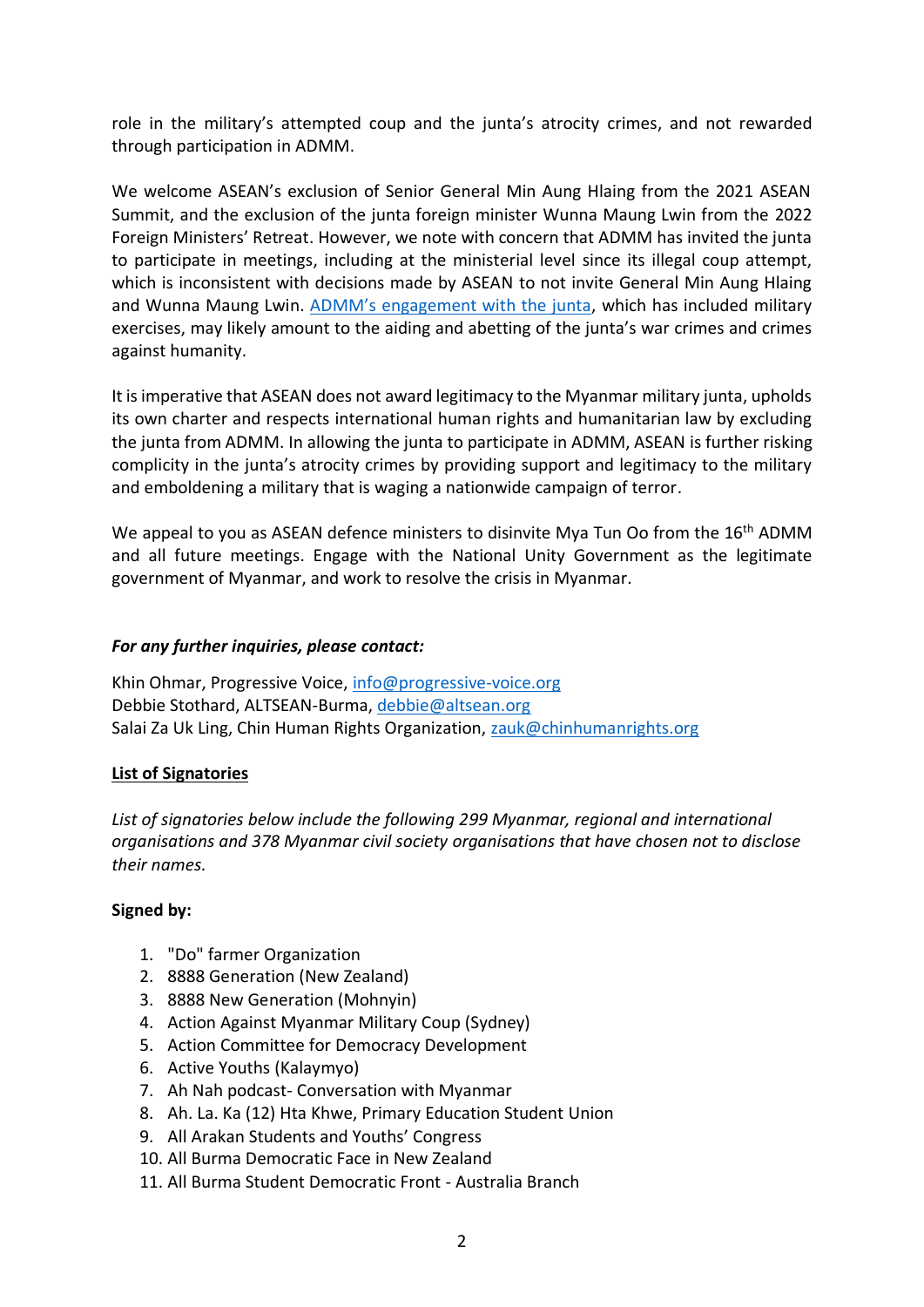- 12. All Religions Strike Column
- 13. All Young Burmese League (AYBL)
- 14. Alliance for Free Burma Solidarity
- 15. Alternative Solutions for Rural Communities (ASORCOM)
- 16. ALTSEAN-Burma
- 17. Anti Dictatorship in Burma DC Metropolitan Area
- 18. Anti-Myanmar Dictatorship Movement
- 19. Anti-Myanmar Military Dictatorship Network (AMMDN)
- 20. Arakan CSO Network
- 21. Arakan Humanitarian Coordination Team- AHCT
- 22. ASEAN Parliamentarians for Human Rights (APHR)
- 23. Asia Justice and Rights (AJAR)
- 24. Asia Pacific Solidarity Coalition
- 25. Asian Cultural Forum on Development (ACFOD) Philippines
- 26. Asian Cultural Forum on Development Foundation (ACFOD) Thailand
- 27. Asian Dignity Initiative
- 28. Asian Forum for Human Rights and Development (FORUM-ASIA)
- 29. Association for Advancement of Freedom of Religion or Belief in Vietnam (AAFORB-VN)
- 30. Association of Human Rights Defenders and Promoters
- 31. Athan Freedom of Expression Activist Organization
- 32. Auckland Kachin Community NZ
- 33. Auckland Zomi Community
- 34. Aung Myay Thar Zan Education Schools Strike Column
- 35. Aung Pin Lae Main Strike Column
- 36. Australia Burma Friendship Association, Northern Territory
- 37. Australia Karen Organization WA Inc.
- 38. Australia Myanmar Doctors, Nurses and Friends
- 39. Australia Myanmar Youth Alliance (AMYA)
- 40. Australian Burmese Muslim Organisation
- 41. Australian Chin Community (Eastern Melbourne Inc)
- 42. Australian Karen Organisation (AKO)
- 43. Australian Karen Organisation Inc
- 44. Back Pack Health Workers Team
- 45. Bamar Community Tasmania
- 46. BCC (စစ်ကိုင်း)
- 47. Blood Money Campaign
- 48. Buddhist Solidarity Association
- 49. Burma Action Ireland
- 50. Burma Campaign UK
- 51. Burma Human Rights Network
- 52. Burma Lawyers' Council (BLC)
- 53. Burma Medical Association
- 54. Burma Soumalaiset (Finland)
- 55. Burmese Community South Australia
- 56. Burmese Community Development Collaboration (BCDC)
- 57. Burmese Community Group (Manawatu, NZ)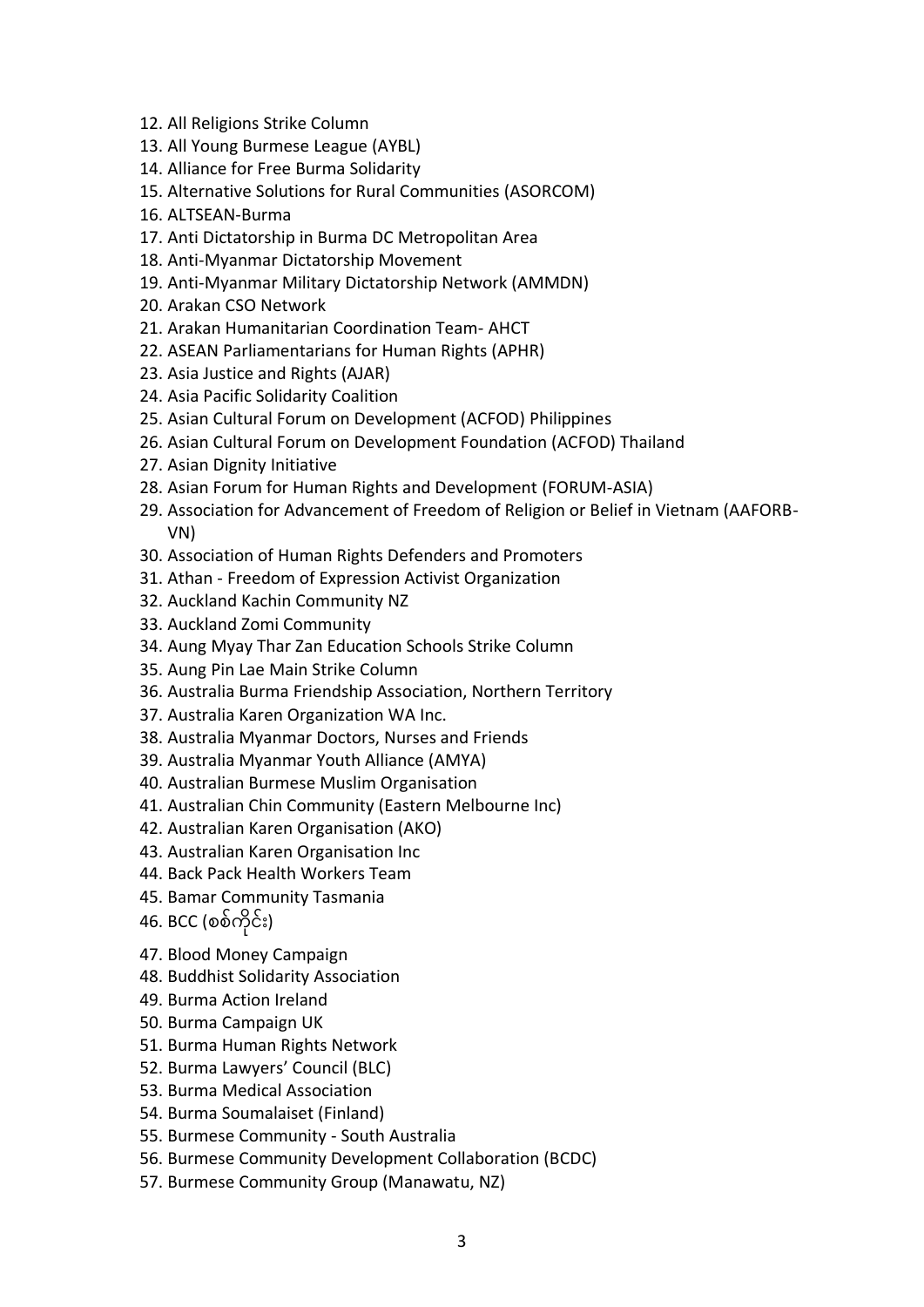- 58. Burmese Community Support Group (BCSG)
- 59. Burmese Friendship Association
- 60. Burmese Medical Association Australia (BMAA)
- 61. Burmese Rohingya Organisation UK
- 62. Burmese Rohingya Welfare Organisation New Zealand
- 63. Burmese Women's Union
- 64. Cambodian Americans and Friends for Democracy and Human Rights Advocate
- 65. Campaign for a New Myanmar
- 66. Canberra Karen Association
- 67. CDM Support Team Mandalay (CSTM)
- 68. Chan Mya Thar Si Township People Strike Column
- 69. Chin Community South Australia
- 70. Chin Community of Auckland
- 71. Chin Community of Western Australia Inc.
- 72. Chin Community Tasmania
- 73. Chin Human Rights Organization
- 74. Chin MATA Working Group
- 75. Chin Resources Center
- 76. Chin Youth Organization (Matupi)
- 77. Citizen of Burma Award New Zealand
- 78. CIVICUS: World Alliance for Citizen Participation
- 79. Committee Representing Mandalay Region Hluttaw
- 80. Cooperative University Student Strike Column
- 81. CRPH & NUG Supporters Ireland
- 82. CRPH Funding Ireland
- 83. CRPH Support Group, Norway
- 84. CRPH, NUG Support Team Germany Deutschland
- 85. CRPH/NUG support group Australia
- 86. Dawei Development Association
- 87. Dawei Probono Lawyer Network
- 88. Democracy for Myanmar Working Group (NZ)
- 89. Democracy, Peace and Women's Organization
- 90. Democratic Youth Council
- 91. Doh Atu Ensemble pour le Myanmar
- 92. Dragon Dawn
- 93. Education and health care for Myanmar-Thailand Association
- 94. Education Family (Anti Fascists Education Strike Columns Coordination Committee)
- 95. Educational Initiatives Myanmar
- 96. Equality Myanmar
- 97. Ethnic Youth General Strike Committee
- 98. Falam Community South Australia
- 99. Federal Myanmar Benevolence Group (NZ)
- 100. Foundation of Khmer Samaki
- 101. Free Burma Campaign (South Africa)
- 102. Free Expression Myanmar (FEM)
- 103. Free Rohingya Coalition
- 104. Future Light Center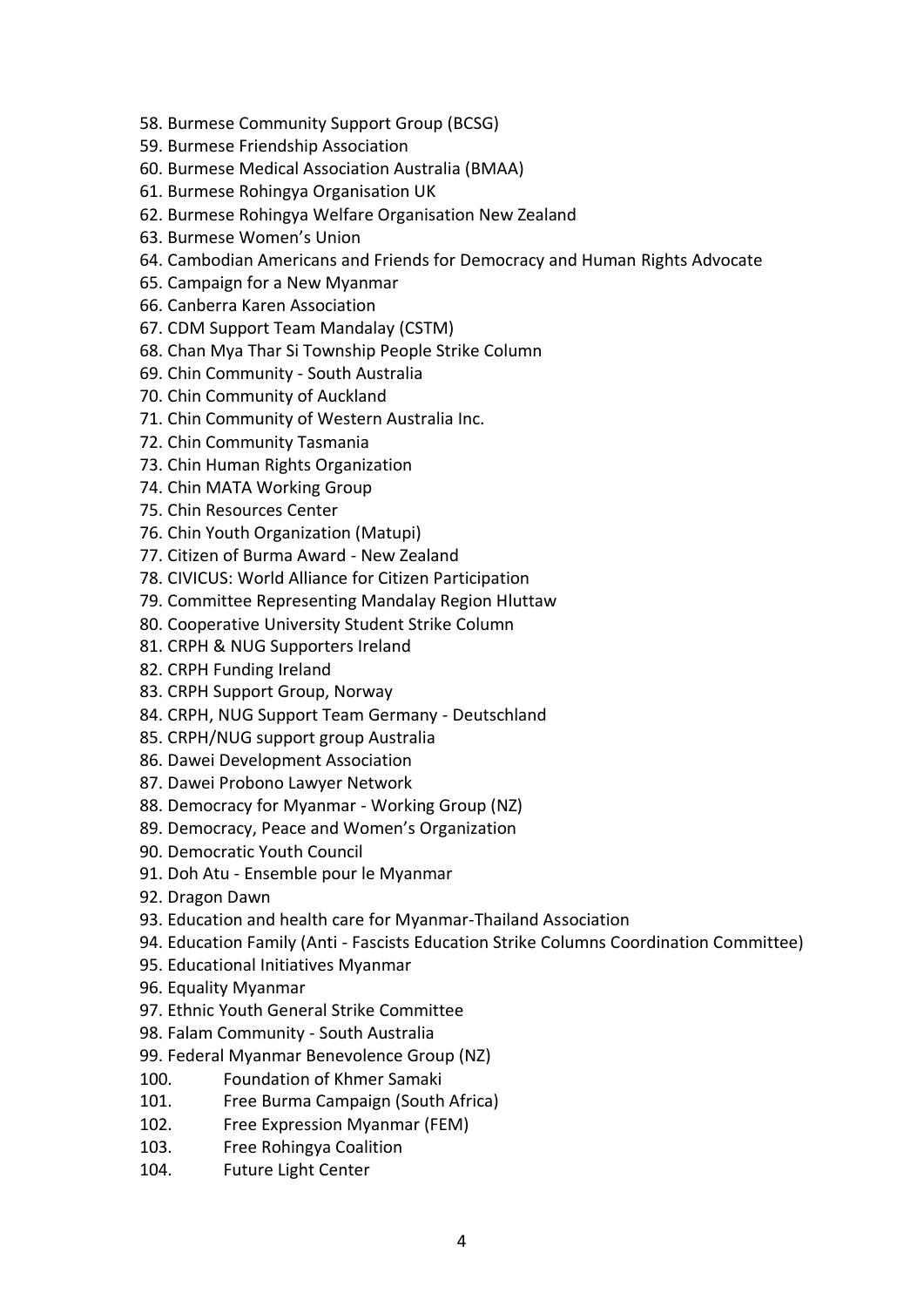| 105. | <b>Future Thanlwin</b>                                                |
|------|-----------------------------------------------------------------------|
| 106. | <b>General Strike Committee of Nationalities - GSCN</b>               |
| 107. | <b>Generation Wave</b>                                                |
| 108. | Generations (မျိုးဆက်)                                                |
| 109. | <b>GenY For Revolution Japan</b>                                      |
| 110. | German Solidarity with Myanmar Democracy e.V.                         |
| 111. | <b>Global Myanmar Spring Revolution</b>                               |
| 112. | Global Myanmar Spring Revolution - Japan                              |
| 113. | Global Myanmar Spring Revolution - Korea                              |
| 114. | <b>Golden Heart Organization</b>                                      |
| 115. | Grass-root People                                                     |
| 116. | Human Rights Educators' Network                                       |
| 117. | Human Rights Foundation of Monland                                    |
| 118. | In Defense of Human Rights and Dignity Movement (iDEFEND) Philippines |
| 119. | India For Myanmar                                                     |
| 120. | Industrial Training Centre (ITC) Family Sydney                        |
| 121. | Info Birmanie                                                         |
| 122. | Initiatives for International Dialogue                                |
| 123. | Institute for Asian Democracy                                         |
| 124. | <b>Inter Pares</b>                                                    |
| 125. | Interfaith Youth Coalition on Aids in Myanmar (IYCA-Myanmar)          |
| 126. | International Campaign for the Rohingya                               |
| 127. | International Karen Organisation                                      |
| 128. | <b>JASS Southeast Asia</b>                                            |
| 129. | Joint Action Committee for Democracy in Burma (JACDB)                 |
| 130. | Justice 4 Myanmar - Hope & Development                                |
| 131. | Justice Movement for Community-Innlay                                 |
| 132. | Justice For Myanmar                                                   |
| 133. | Kachin Association Australia                                          |
| 134. | Kachin Association of Australia WA Inc.                               |
| 135. | Kachin Human Rights Watch                                             |
| 136. | Kachin State Women Network                                            |
| 137. | Kachin Women's Association Thailand                                   |
| 138. | Kachin Women's Union                                                  |
| 139. | Kadu Youth Development Association (KYDA)                             |
| 140. | Kalyarna Metta Association (Khin U)                                   |
| 141. | Kanbung Youth (Matupi)                                                |
| 142. | Kanpetlet Land Development Organization                               |
| 143. | Karen Community - South Australia                                     |
| 144. | Karen Human Rights Group                                              |
| 145. | Karen Peace Support Network                                           |
| 146. | Karen Swedish Community (KSC)                                         |
| 147. | Karen Women's Organization                                            |
| 148. | Karenni Community of Western Australia Inc.                           |
| 149. | Karenni Federation of Australia                                       |
| 150. | Karenni Human Rights Group                                            |
| 151. | Karenni Society New Zealand                                           |
|      |                                                                       |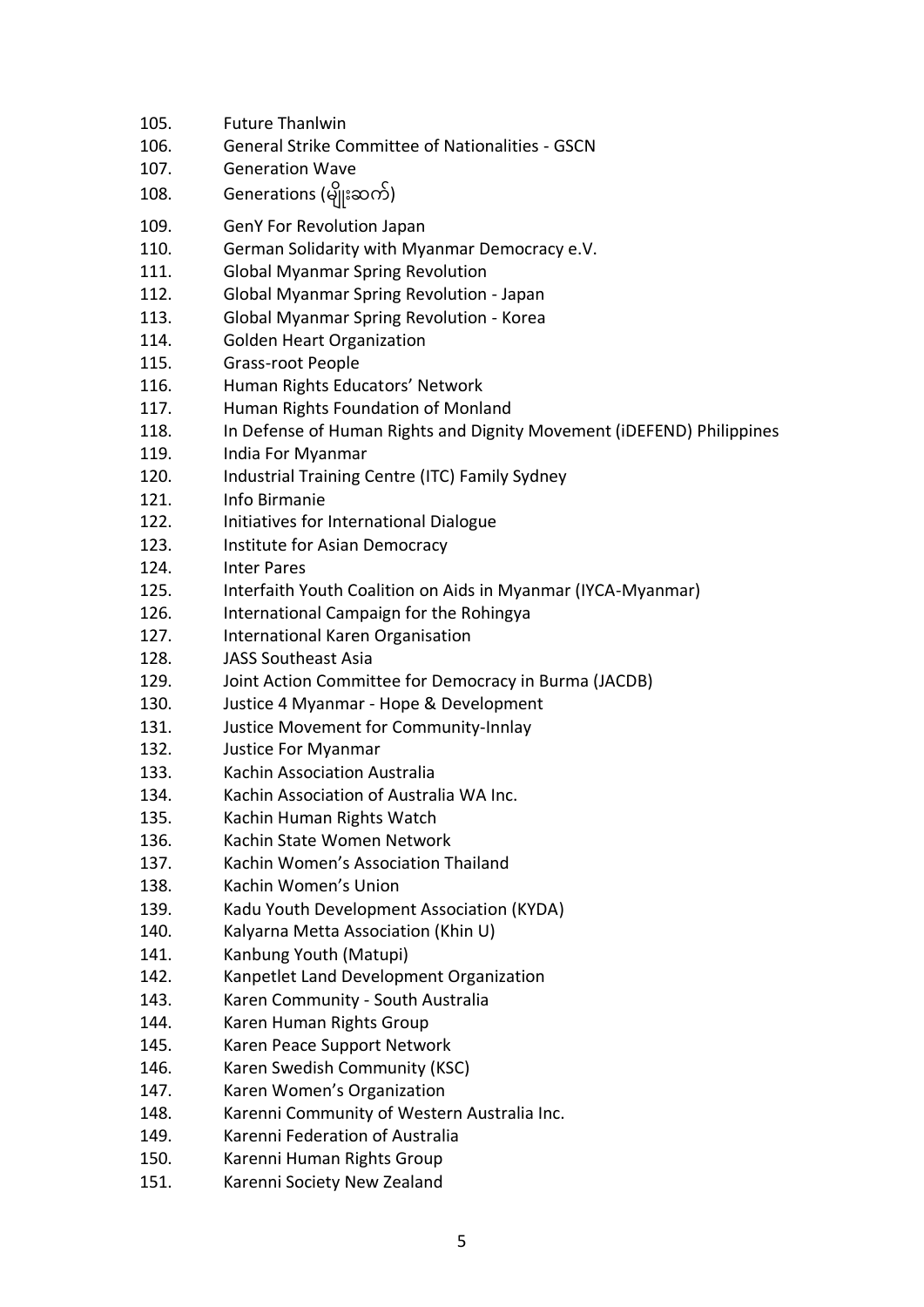- 152. Kayan Internally Displacement Supervising Committee (KIDSC)
- 153. Kayan Women's Organization
- 154. Kayin Community Tasmania
- 155. Keng Tung Youth
- 156. Khanthar Farmers Network
- 157. Khumzup Local Development Committee
- 158. Kurawal Foundation
- 159. Kyauktada Strike Committee
- 160. LA COMMUNAUTÉ BIRMANE DE FRANCE
- 161. LGBTIQ Strike of Mandalay
- 162. Maha Aung Myay Township People Collective Strike Column
- 163. Mandalar University Student Strike Column
- 164. Mandalay Alliance Strike Collective Column
- 165. Mandalay Based People Strike Column
- 166. Mandalay Civil Society Organizations
- 167. Mandalay Engineer Group
- 168. Mandalay Engineer United Force
- 169. Mandalay University Student Alumni Union
- 170. Mandalay Wholesale Strike Column
- 171. Mandalay Youth Association
- 172. Mandalay Youth Strike Column
- 173. MATA Sagaing Region
- 174. Matu Chin Community South Australia
- 175. Matu Forum Committee
- 176. Matu Women Association
- 177. Medical Family Mandalay
- 178. Metta Campaign Mandalay
- 179. MIIT Student Strike Column
- 180. MilkTeaAlliance Calendar
- 181. MilkTeaAlliance Galleries
- 182. Mindanao Peacebuilding Institute Foundation, Inc. (MPI)
- 183. Mindat Chin Community NSW
- 184. Mindat Community South Australia
- 185. Mindat Emergency Response Team (MERT)
- 186. Mizo Community South Australia
- 187. Mon Families Group
- 188. Mon National Council (MNC)
- 189. Mung Chying Rawt Jat (MRJ)
- 190. Muslim Youth Network
- 191. Muslim Youth Union
- 192. Mya Taung Strike Column
- 193. Myanmar Accountability Project
- 194. Myanmar Action Group Denmark
- 195. Myanmar Alliance for Transparency and Accountability
- 196. Myanmar Buddhist Community of South Australia
- 197. Myanmar Community Coffs Harbour (MCC)
- 198. Myanmar Cultural Research Society (MCRS)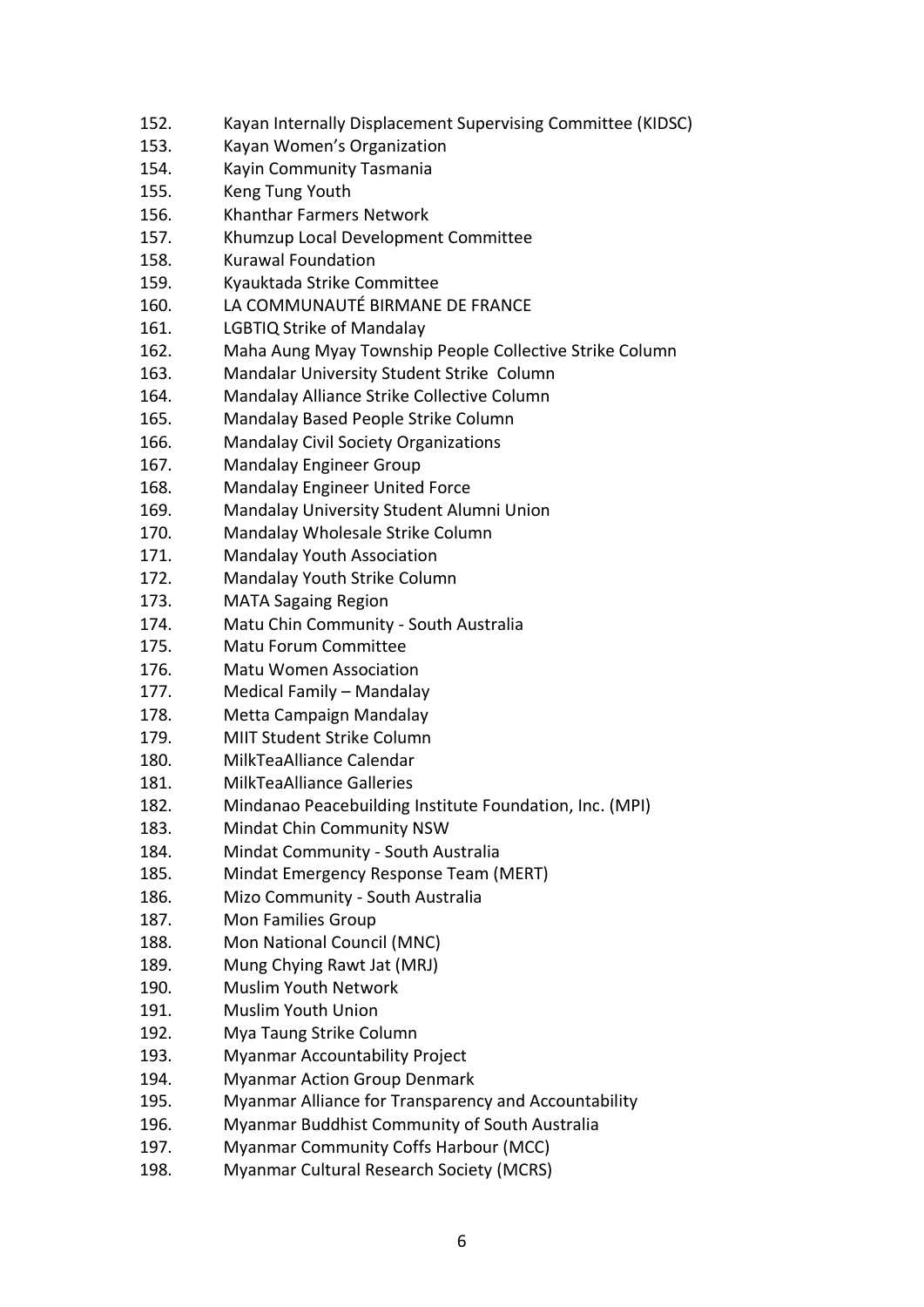- 199. Myanmar Democracy and Peace Committee (Australia)
- 200. Myanmar Democratic Movement (MDM)
- 201. Myanmar Diaspora Group Finland
- 202. Myanmar Engineering Association of Australia (MEAA)
- 203. Myanmar Engineers New Zealand
- 204. Myanmar Gonye (New Zealand)
- 205. Myanmar People Alliance (Shan State)
- 206. Myanmar People from Ireland
- 207. Myanmar People Residing in Canberra
- 208. Myanmar Professionals Association Australia (MPAA)
- 209. Myanmar Railway, Region (3) CDM Strike Column
- 210. Myanmar Students' Association Australia (MSAA)
- 211. Myanmar Students' Union in New Zealand
- 212. Netherlands Myanmar Solidarity Platform
- 213. Network for Advocacy Action
- 214. Network for Human Rights Documentation Burma (ND-Burma)
- 215. New Zealand Doctors for NUG
- 216. New Zealand Karen Association
- 217. New Zealand Zo Community Inc.
- 218. NLD Solidarity Association (Australia)
- 219. No 7 State High School Alumni Strike Column
- 220. No Business With Genocide
- 221. Northern Spectrum Youth Association
- 222. NSW Karenni (Kayah) Communities
- 223. OCTOPUS (Youth Organization)
- 224. Open Development Foundation
- 225. Overseas Mon Association, New Zealand
- 226. Pan Pa Wash People Strike Column
- 227. Patriotic War Vetrans of Burma (PWVB)
- 228. Peace and Culture Foundation
- 229. People's Hope Spring Revolution
- 230. Phayagye Peace Strike Column
- 231. Private Pre-school Teachers Association
- 232. Progressive Voice
- 233. Pusat Komas
- 234. Pyi Gyi Ta Gon Strike
- 235. Pyithu Gonye (New Zealand)
- 236. Queensland Kachin Community (QKC)
- 237. Queensland Myanmar Youth Collective (QMYC
- 238. Queensland Rohingya Community
- 239. Rohingya Action Ireland
- 240. Rvwang Community Association New Zealand
- 241. Sangha Samaga Strike Column
- 242. Save and Care Organization for Women at Border Areas
- 243. SAVE MYANMAR USA
- 244. Save Myanmar Fundraising Group (New Zealand)
- 245. Sein Pan Strike Column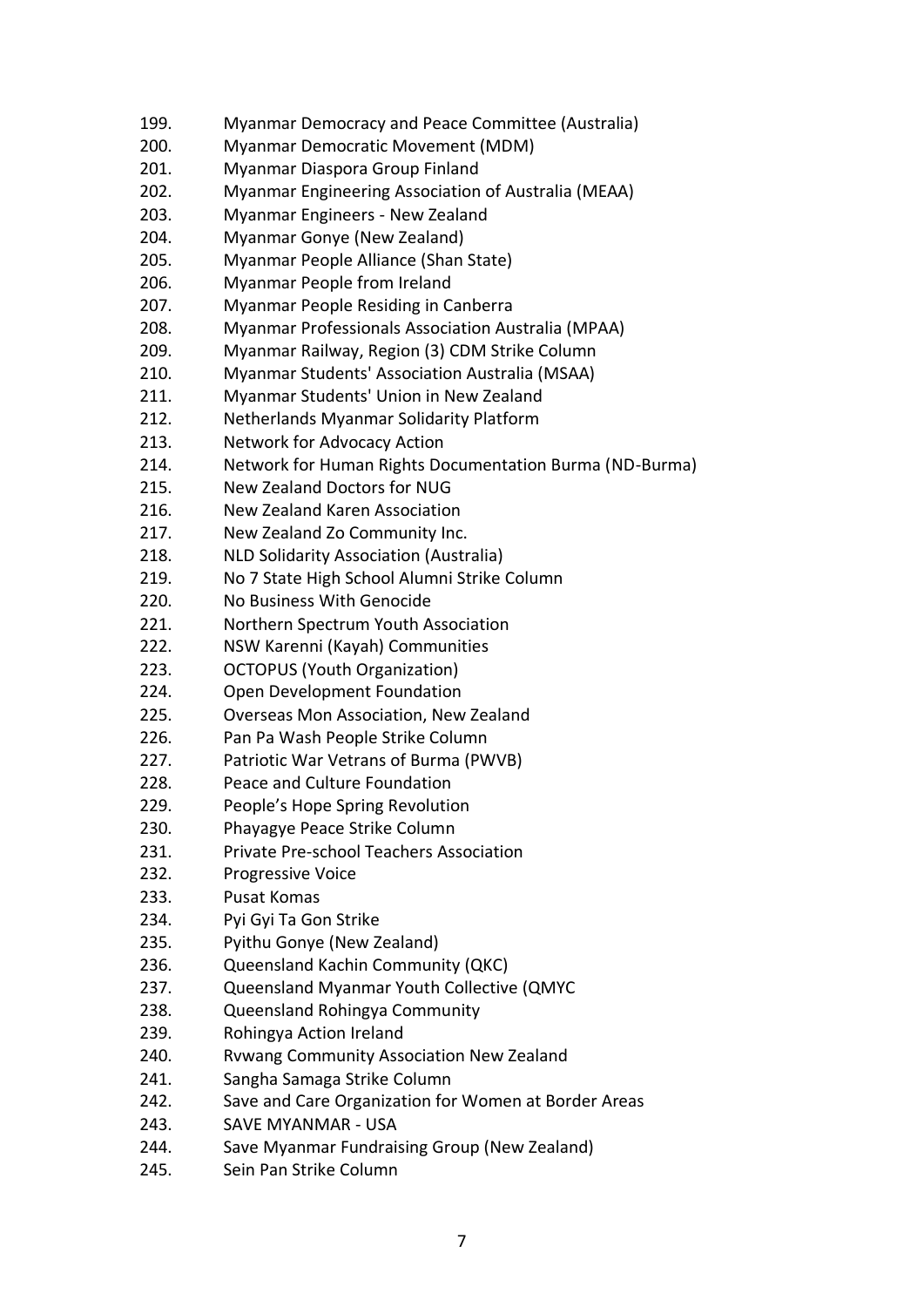- 246. Shan Community (New Zealand)
- 247. Shan MATA
- 248. Shan Women Development Network
- 249. Shape-Sea
- 250. Shwe Youth Democratic Alliance (SYDA)
- 251. Shwechinthae Farmers Network
- 252. Sisters 2 Sisters
- 253. Sitt Nyein Pann Foundation
- 254. Social Garden
- 255. Southeast Asia Freedom of Expression Network (SAFEnet)
- 256. Southern Youth Development Organization
- 257. Strike Column of Representatives of Arbitrarily Arrested People
- 258. Strike Column of Teachers from Universities and Degree Colleges of Mandalay
- 259. Students & Youth Congress of Burma (SYCB)
- 260. Support for Myanmar
- 261. Swedish Burma Committee
- 262. Swedish Foundation for Human Rights
- 263. Sydney Friends for Myanmar Unity
- 264. Ta'ang Women's Organization
- 265. Taekwando Sport Association
- 266. Tanintharyi MATA
- 267. Tanintharyi Nationalities Congress
- 268. Tanintharyi People's Voice
- 269. Tanintharyi Women's Network
- 270. Thai Action Committee for Democracy in Burma (TACDB)
- 271. Thapaynyo News Letter
- 272. The Commission for the Disappeared and Victims of Violence (KontraS)
- 273. The Institution of Professional Engineers Myanmar (IPEM)
- 274. Together Thanlyin
- 275. Twitter Team for Revolution
- 276. U.S. Campaign for Burma
- 277. Uakthon Local Social Development Organization
- 278. United Myanmar Community of South Australia
- 279. Victorian Burmese Care Community (VBCC)
- 280. Victorian Myanmar Youth (VMY)
- 281. Way Way Nay
- 282. We Pledge CDM (Australia)
- 283. Western Australia Myanmar Community (WAMC)
- 284. Western Australia Myanmar Democratic Network (WAMDN)
- 285. Winemaw Civil Society Network
- 286. Winemaw Lisu Development Association
- 287. Women Activists Myanmar (WAM)
- 288. Women Advocacy Coalition-Myanmar
- 289. Women's League of Burma
- 290. Women's Peace Network
- 291. Zo Community South Australia